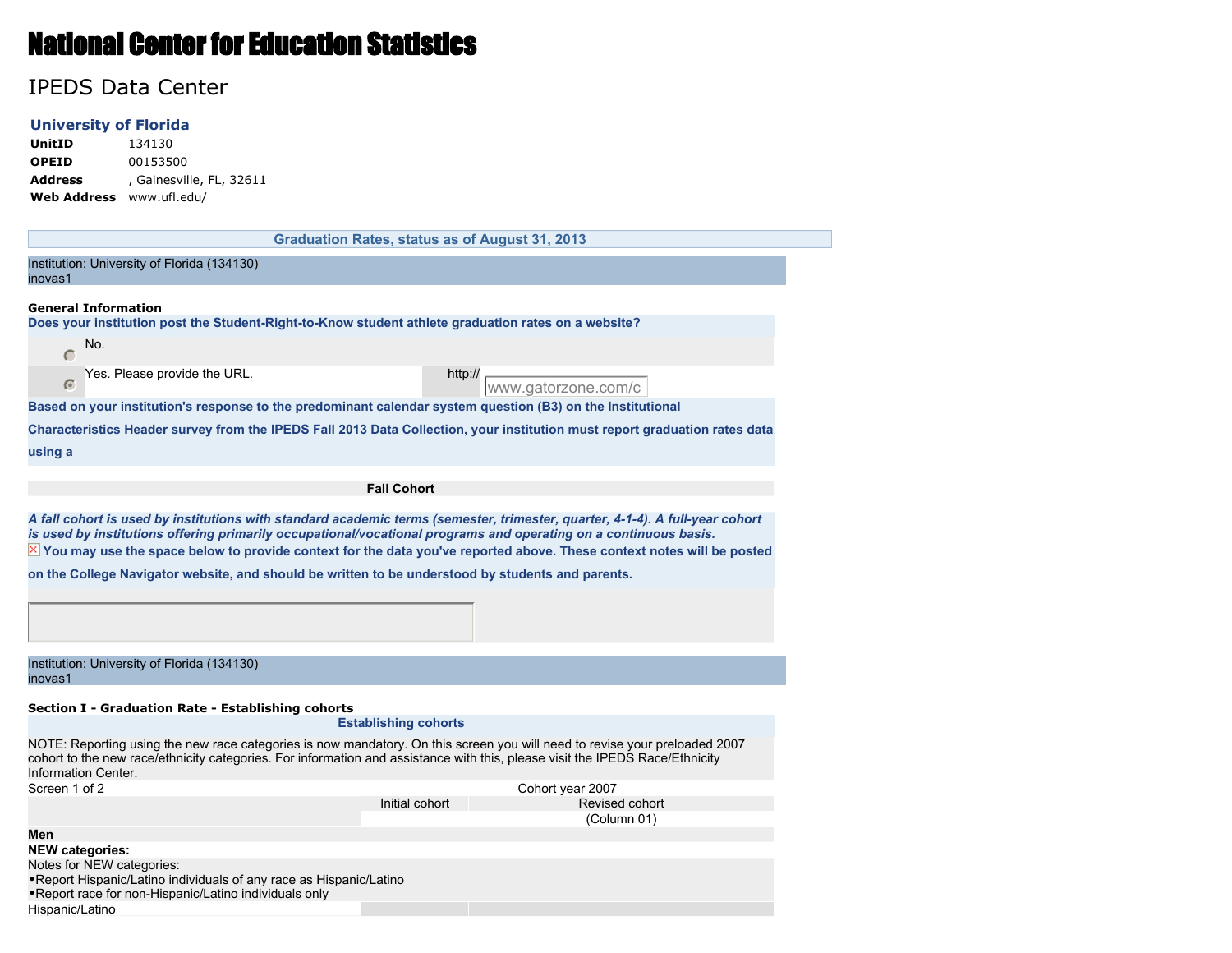|                                                                                                                                                            |       | 388            |
|------------------------------------------------------------------------------------------------------------------------------------------------------------|-------|----------------|
| American Indian or Alaska Native                                                                                                                           |       | 6              |
| Asian                                                                                                                                                      |       | 267            |
| <b>Black or African American</b>                                                                                                                           |       | 266            |
| Native Hawaiian or Other Pacific Islander                                                                                                                  |       |                |
| White                                                                                                                                                      |       | $\overline{c}$ |
| Two or more races                                                                                                                                          |       | 1,619          |
| OLD categories:                                                                                                                                            |       | 22             |
| Black, non-Hispanic                                                                                                                                        | 270   |                |
| American Indian/Alaska Native                                                                                                                              | 8     |                |
| Asian/Pacific Islander                                                                                                                                     | 272   |                |
|                                                                                                                                                            | 373   |                |
| Hispanic                                                                                                                                                   |       |                |
| White, non-Hispanic                                                                                                                                        | 1,645 |                |
| Categories used in BOTH New and Old:                                                                                                                       |       |                |
| Nonresident alien                                                                                                                                          | 10    | 11             |
| Race and ethnicity unknown                                                                                                                                 | 53    | 68             |
| Total men<br>Women                                                                                                                                         | 2,631 | 2,649          |
| <b>NEW categories:</b>                                                                                                                                     |       |                |
| Notes for NEW categories:<br>. Report Hispanic/Latino individuals of any race as Hispanic/Latino<br>. Report race for non-Hispanic/Latino individuals only |       |                |
| Hispanic/Latino                                                                                                                                            |       | 592            |
| American Indian or Alaska Native                                                                                                                           |       | 14             |
| Asian                                                                                                                                                      |       | 318            |
| <b>Black or African American</b>                                                                                                                           |       | 603            |
| Native Hawaiian or Other Pacific Islander                                                                                                                  |       | 8              |
| White                                                                                                                                                      |       | 2,140          |
| Two or more races                                                                                                                                          |       | 32             |
| OLD categories:                                                                                                                                            |       |                |
| Black, non-Hispanic                                                                                                                                        | 609   |                |
| American Indian/Alaska Native                                                                                                                              | 18    |                |
| Asian/Pacific Islander                                                                                                                                     | 326   |                |
| Hispanic                                                                                                                                                   | 571   |                |
|                                                                                                                                                            |       |                |
| White, non-Hispanic                                                                                                                                        | 2,149 |                |
| Categories used in BOTH New and Old:                                                                                                                       |       |                |
| Nonresident alien                                                                                                                                          | 13    | 14             |
| Race and ethnicity unknown                                                                                                                                 | 73    | 72             |
| <b>Total women</b>                                                                                                                                         | 3,759 | 3,793          |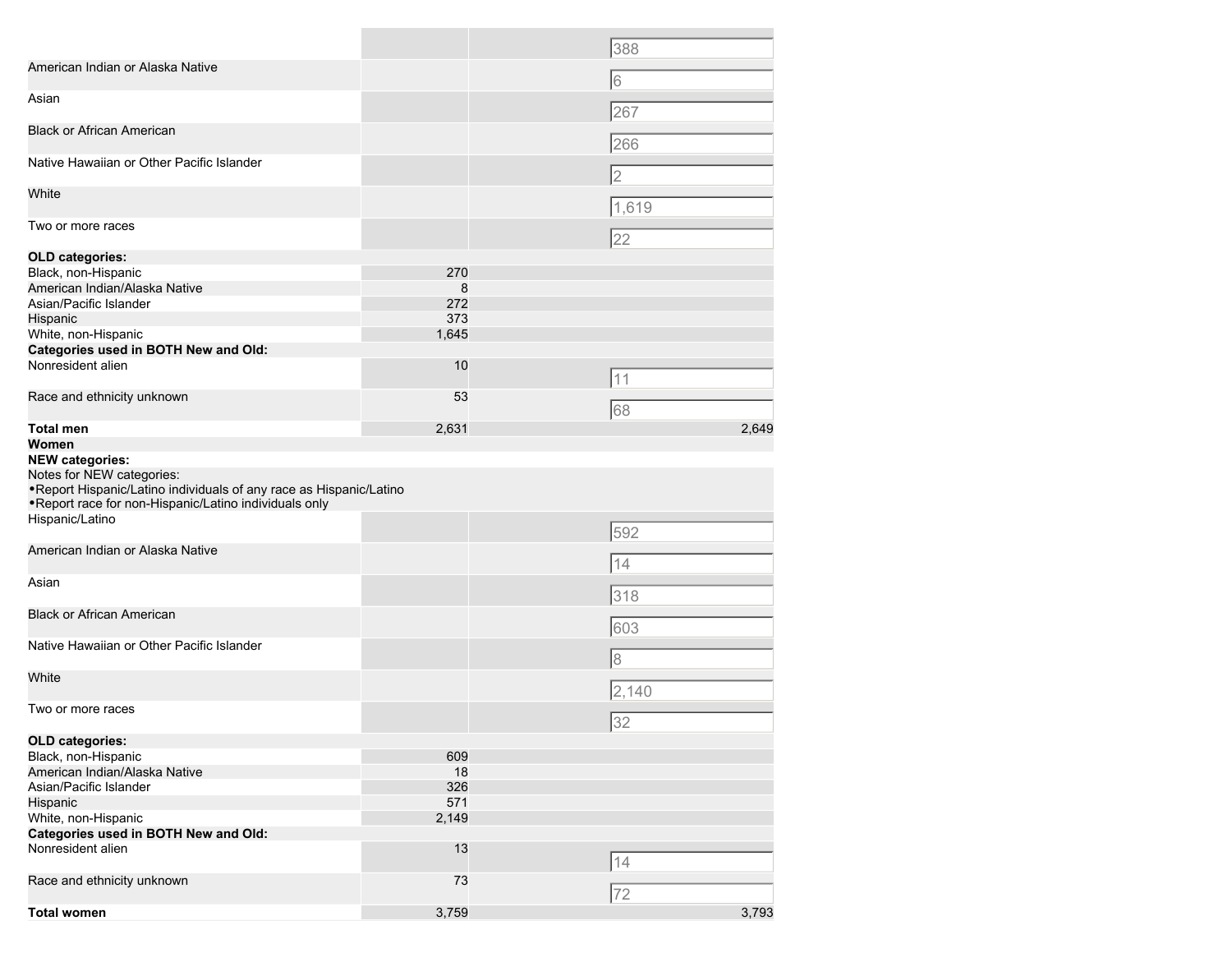### **Section I - Graduation Rate - Establishing cohorts**

•Incoming students who are seeking a bachelor's degree should be reported in Column 02. Column 03 will then be generated for you. It is meant to include any full-time, first-time entering students who are seeking an associate's degree or undergraduate certificate.

•If you have no changes to the preloaded data on this screen, you must click the "Save and Next" button to generate screens to report completers and transfers.

|                                              |                       | <b>Establishing cohorts</b>                                         |                                                                                                                                 |
|----------------------------------------------|-----------------------|---------------------------------------------------------------------|---------------------------------------------------------------------------------------------------------------------------------|
|                                              |                       | Report Hispanic/Latino individuals of any race as Hispanic/Latino   |                                                                                                                                 |
|                                              |                       | Report race for non-Hispanic/Latino individuals only                |                                                                                                                                 |
| Screen 2 of 2                                |                       |                                                                     | Cohort year 2007                                                                                                                |
|                                              | Cohort<br>(Column 01) | Bachelor's or equivalent<br>degree-seeking subcohort<br>(Column 02) | Other degree-seeking<br>subcohort<br>(Revised cohort minus Bachelor's or equivalent<br>degree-seeking subcohort)<br>(Column 03) |
| Men                                          |                       |                                                                     |                                                                                                                                 |
| Nonresident alien                            | 11                    |                                                                     | 0                                                                                                                               |
|                                              |                       | 11                                                                  |                                                                                                                                 |
| Hispanic/Latino                              | 388                   | 388                                                                 | 0                                                                                                                               |
| American Indian or Alaska<br><b>Native</b>   | 6                     | 16                                                                  | 0                                                                                                                               |
| Asian                                        | 267                   | 267                                                                 | $\pmb{0}$                                                                                                                       |
| <b>Black or African American</b>             | 266                   | 266                                                                 | 0                                                                                                                               |
| Native Hawaiian or Other<br>Pacific Islander | $\overline{2}$        | 2                                                                   | $\mathbf 0$                                                                                                                     |
| White                                        | 1,619                 | 1,619                                                               | 0                                                                                                                               |
| Two or more races                            | 22                    | 22                                                                  | 0                                                                                                                               |
| Race and ethnicity unknown                   | 68                    | 68                                                                  | 0                                                                                                                               |
| <b>Total men</b>                             | 2,649                 | 2.649                                                               | $\mathbf 0$                                                                                                                     |
| Women                                        |                       |                                                                     |                                                                                                                                 |
| Nonresident alien                            | 14                    | 14                                                                  | $\mathbf 0$                                                                                                                     |
| Hispanic/Latino                              | 592                   | 592                                                                 | 0                                                                                                                               |
| American Indian or Alaska<br><b>Native</b>   | 14                    | 14                                                                  | $\mathbf 0$                                                                                                                     |
| Asian                                        | 318                   | 318                                                                 | 0                                                                                                                               |
| <b>Black or African American</b>             | 603                   | 603                                                                 | $\mathsf 0$                                                                                                                     |
| Native Hawaiian or Other<br>Pacific Islander | 8                     | 18                                                                  | 0                                                                                                                               |
| White                                        | 2,140                 | [2, 140]                                                            | $\mathbf 0$                                                                                                                     |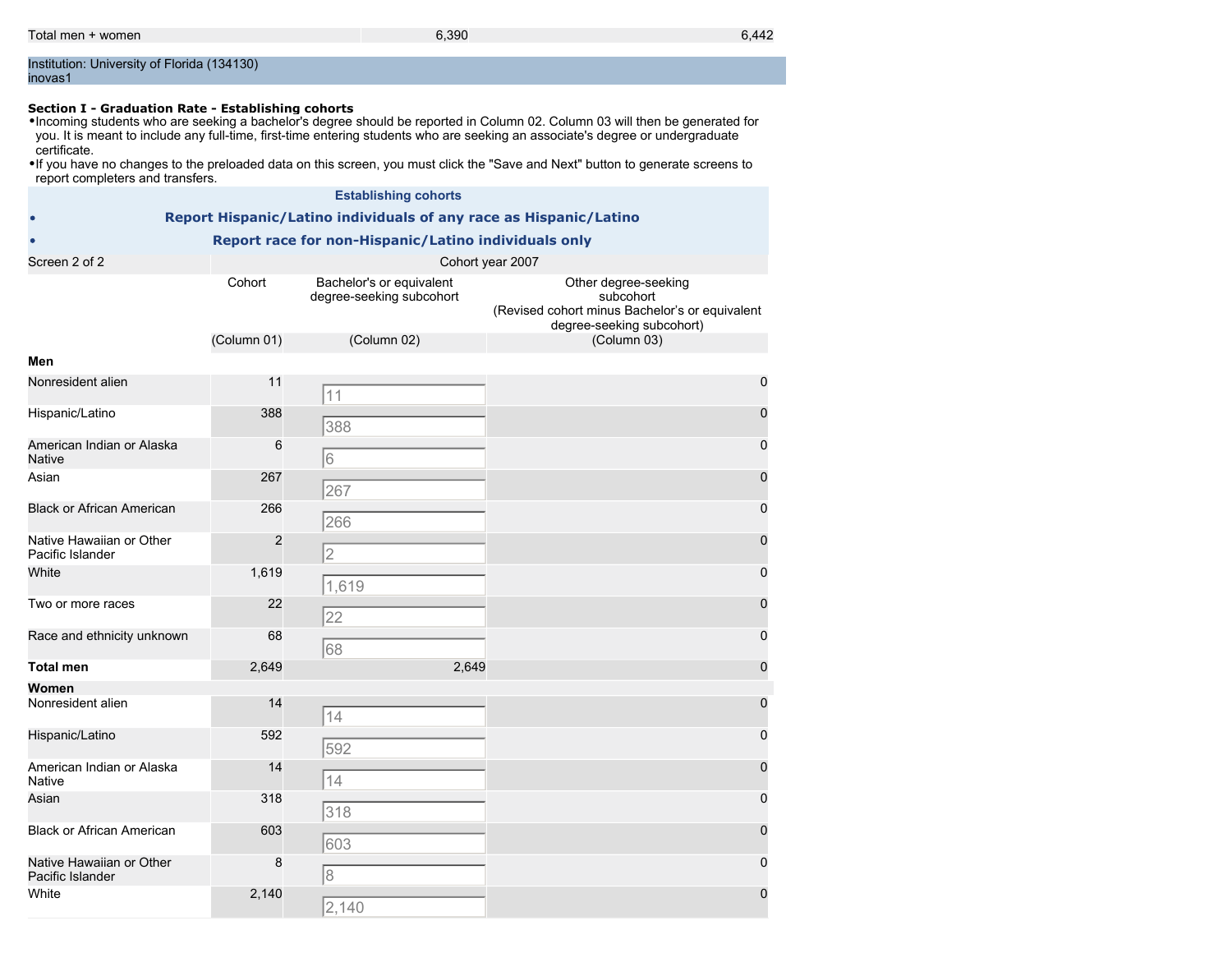| Two or more races          | 32    |       |  |
|----------------------------|-------|-------|--|
| Race and ethnicity unknown | 72    |       |  |
| <b>Total women</b>         | 3,793 | 3,793 |  |
| Total men + women          | 6,442 | 6,442 |  |

inovas1

### **Section II - Graduation Rate - Completers within 150%**

•In the columns below, report the status of the bachelor's degree-seeking subcohort of students reported in Column 10.

•Those undergraduate students who attained OTHER THAN A BACHELOR'S DEGREE within 150% of normal time as of August

31, 2013 should be reported in either Column 11 or 12, depending on the length of the program.

•Those who attained a bachelor's degree or equivalent within 150% or normal time should be reported in Column 18.

**Subcohort of full-time, first-time students seeking a bachelor's or equivalent degree**

# •**Report Hispanic/Latino individuals of any race as Hispanic/Latino**

# •**Report race for non-Hispanic/Latino individuals only**

| Screen 1 of 3                                                    |                             |                                                                   | Cohort year 2007                                                                                             |                    |                     |
|------------------------------------------------------------------|-----------------------------|-------------------------------------------------------------------|--------------------------------------------------------------------------------------------------------------|--------------------|---------------------|
|                                                                  | Bachelor's or<br>equivalent |                                                                   | Subcohort students who completed their program within 150% of normal time to<br>completion                   |                    | Total<br>completers |
|                                                                  | degree-seeking<br>subcohort | Completers of programs of<br>less than 2 years (or<br>equivalent) | Completers of programs of at Completers of bachelor's or<br>least 2 and less than 4 years<br>(or equivalent) | equivalent degrees | within<br>150%      |
|                                                                  | (Column 10)                 | (Column 11)                                                       | (Column 12)                                                                                                  | (Column 18)        | (Column<br>29)      |
| Men                                                              |                             |                                                                   |                                                                                                              |                    |                     |
| Nonresident<br>alien                                             | 11                          |                                                                   |                                                                                                              | 10                 | 10                  |
| Hispanic/Latino                                                  | 388                         |                                                                   |                                                                                                              | 328                | 328                 |
| American<br>Indian or<br>Alaska Native                           | 6                           |                                                                   |                                                                                                              | 16                 | 6                   |
| Asian                                                            | 267                         |                                                                   |                                                                                                              | 224                | 224                 |
| Black or<br>African<br>American                                  | 266                         |                                                                   |                                                                                                              | 188                | 188                 |
| <b>Native</b><br>Hawaiian or<br><b>Other Pacific</b><br>Islander | $\overline{c}$              |                                                                   |                                                                                                              | 11                 |                     |
| White                                                            | 1,619                       |                                                                   |                                                                                                              | 1,410              | 1,410               |
| Two or more<br>races                                             | 22                          |                                                                   |                                                                                                              | 20                 | 20                  |
| Race and<br>ethnicity<br>unknown                                 | 68                          |                                                                   |                                                                                                              | 58                 | 58                  |
| <b>Total men</b>                                                 | 2,649                       |                                                                   |                                                                                                              | 2,245              | 2,245               |
| Women                                                            |                             |                                                                   |                                                                                                              |                    |                     |
| Nonresident<br>alien                                             | 14                          |                                                                   |                                                                                                              | 10                 | 10                  |
| Hispanic/Latino                                                  | 592                         |                                                                   |                                                                                                              | 531                | 531                 |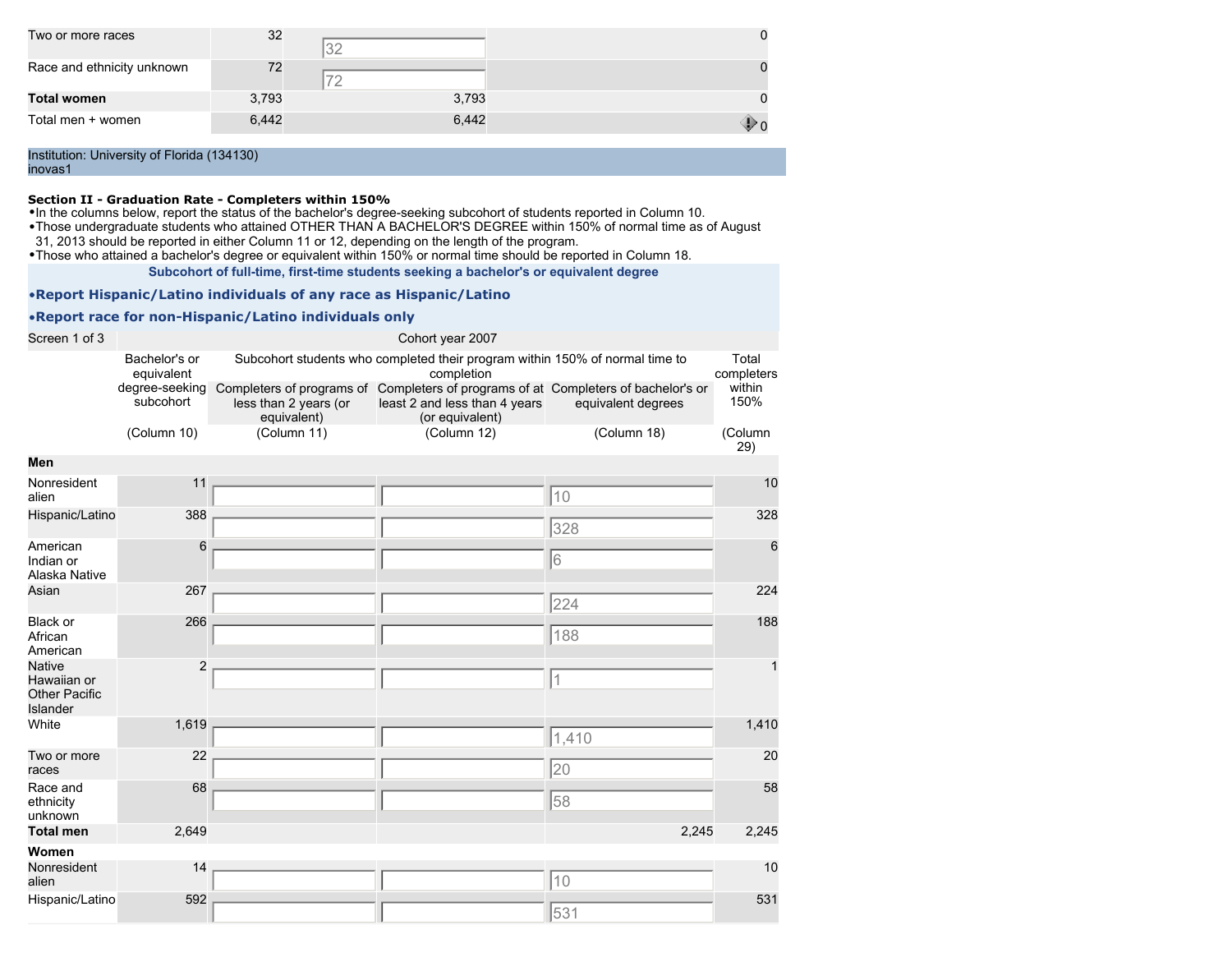| American<br>Indian or<br>Alaska Native             | 14    |  | 13    | 13              |
|----------------------------------------------------|-------|--|-------|-----------------|
| Asian                                              | 318   |  | 277   | 277             |
| <b>Black or</b><br>African<br>American             | 603   |  | 486   | 486             |
| Native<br>Hawaiian or<br>Other Pacific<br>Islander | 8     |  | 16    | $6\phantom{1}6$ |
| White                                              | 2,140 |  | 1,908 | 1,908           |
| Two or more<br>races                               | 32    |  | 30    | 30              |
| Race and<br>ethnicity<br>unknown                   | 72    |  | 67    | 67              |
| <b>Total women</b>                                 | 3,793 |  | 3,328 | 3,328           |
| Total men +<br>women                               | 6,442 |  | 5,573 | 5,573           |

## **Section II - Graduation Rate - Bachelor's completers by length of time to degree**

The students who attained a bachelor's degree or equivalent as reported on the previous page are listed in Column 18. In Column 19, report the number of bachelor's degree seekers who earned a bachelor's degree in 4 years. In Column 20, the number of bachelor's degree seekers who earned a bachelor's degree in 5 years. Column 21 will be calculated for you.

**Subcohort of full-time, first-time students seeking a bachelor's or equivalent degree**

#### •**Report Hispanic/Latino individuals of any race as Hispanic/Latino**

# •**Report race for non-Hispanic/Latino individuals only**

#### Screen 2 of 3 Cohort year 2007

|                                                        | Bachelor's or                           | Completed                                            | Subcohort students who attained a bachelor's degree or equivalent |                                   |                                                |  |  |
|--------------------------------------------------------|-----------------------------------------|------------------------------------------------------|-------------------------------------------------------------------|-----------------------------------|------------------------------------------------|--|--|
|                                                        | equivalent degree-<br>seeking subcohort | bachelor's<br>degree<br>or equivalent<br>within 150% | Completed the program in<br>4 yrs or less                         | Completed the program in<br>5 yrs | Completed<br>the program<br><i>in</i><br>6 yrs |  |  |
|                                                        | (Column 10)                             | (Column 18)                                          | (Column 19)                                                       | (Column 20)                       | (Column 21)                                    |  |  |
| Men                                                    |                                         |                                                      |                                                                   |                                   |                                                |  |  |
| Nonresident alien                                      | 11                                      | 10                                                   |                                                                   | 6                                 | $\mathbf 0$                                    |  |  |
| Hispanic/Latino                                        | 388                                     | 328                                                  | 206                                                               | 99                                | 23                                             |  |  |
| American Indian or<br>Alaska Native                    | 6                                       | 6                                                    | 5                                                                 |                                   | $\mathbf 0$                                    |  |  |
| Asian                                                  | 267                                     | 224                                                  | 153                                                               | 56                                | 15                                             |  |  |
| <b>Black or African</b><br>American                    | 266                                     | 188                                                  | 112                                                               | 56                                | 20                                             |  |  |
| Native Hawaiian or<br><b>Other Pacific</b><br>Islander | 2                                       |                                                      | 0                                                                 | 0                                 |                                                |  |  |
| White                                                  | 1,619                                   | 1,410                                                | 932                                                               | 416                               | 62                                             |  |  |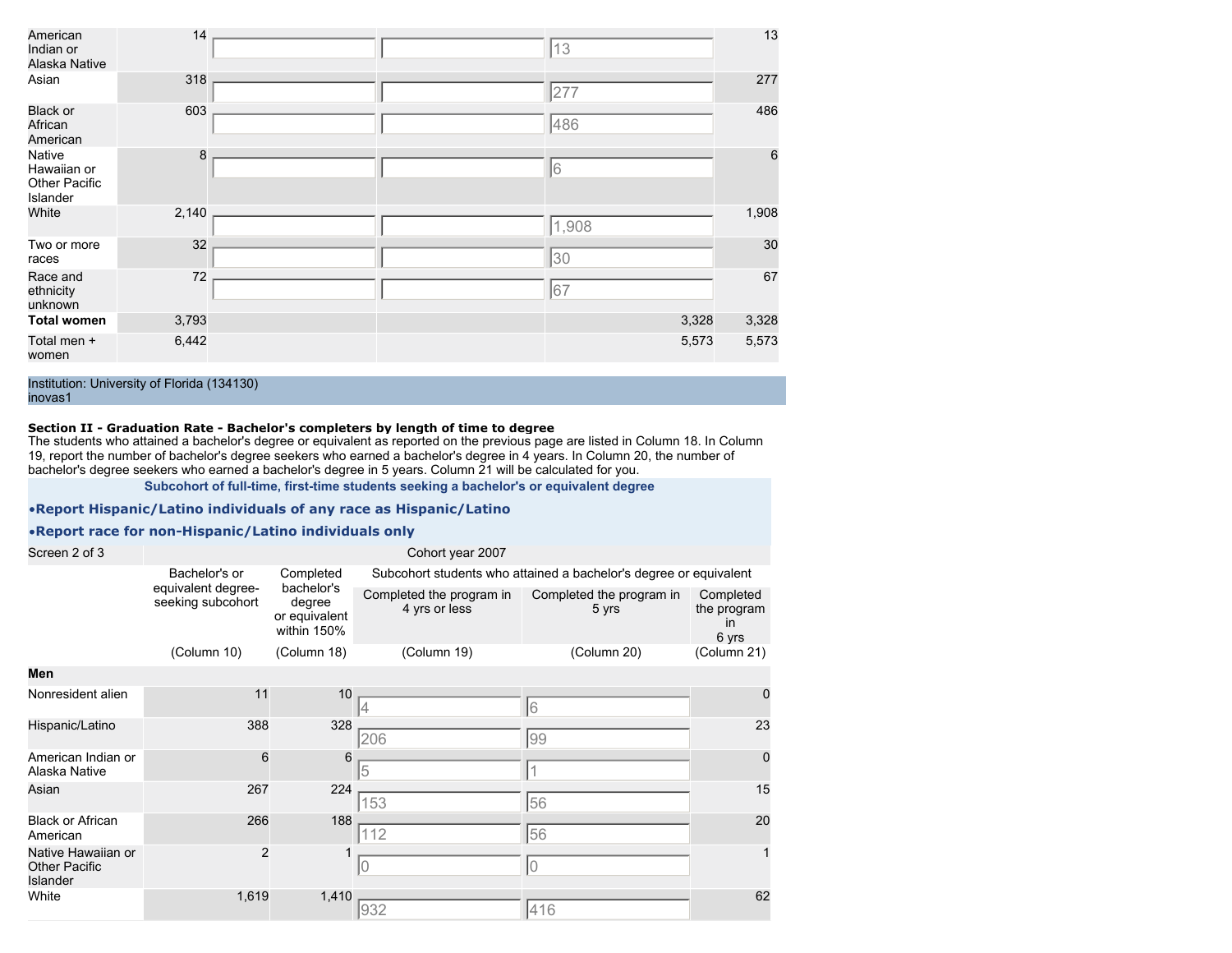| Two or more races                                      | 22    | 20    | 15             | 4     | 1        |
|--------------------------------------------------------|-------|-------|----------------|-------|----------|
| Race and ethnicity<br>unknown                          | 68    | 58    | 40             | 15    | 3        |
| <b>Total men</b>                                       | 2,649 | 2,245 | 1,467          | 653   | 125      |
| Women                                                  |       |       |                |       |          |
| Nonresident alien                                      | 14    | 10    | 10             | 10    | 0        |
| Hispanic/Latino                                        | 592   | 531   | 439            | 81    | 11       |
| American Indian or<br>Alaska Native                    | 14    | 13    | 11             | 2     | 0        |
| Asian                                                  | 318   | 277   | 220            | 49    | 8        |
| <b>Black or African</b><br>American                    | 603   | 486   | 383            | 84    | 19       |
| Native Hawaiian or<br><b>Other Pacific</b><br>Islander | 8     | 6     | $\overline{2}$ | 3     |          |
| White                                                  | 2,140 | 1,908 | 1,588          | 272   | 48       |
| Two or more races                                      | 32    | 30    | 25             | 5     | $\Omega$ |
| Race and ethnicity<br>unknown                          | 72    | 67    | 52             | 14    |          |
| <b>Total women</b>                                     | 3,793 | 3,328 | 2,730          | 510   | 88       |
| Total men + women                                      | 6,442 | 5,573 | 4,197          | 1,163 | 213      |

#### **Section II - Graduation Rate - Transfers/exclusions**

•In the columns below, report the status of the BACHELOR'S DEGREE-SEEKING STUDENTS reported in the subcohort in Column 10, who did not complete a program as of 150% of normal time to completion.

•Report transfers-out who did not complete a program in Column 30. If the mission of your institution includes providing substantial preparation for students to enroll in another eligible institution WITHOUT having completed their programs, you must report transfer-out data in Column 30. A school is required to report only on those students that the school knows have transferred to another school. A school must document that the student actually transferred. If it is not part of your mission, you may report transfer-out data if you wish.

•Report exclusions from the cohort in Column 45. The ONLY allowable categories for this column are: students who died or became permanently disabled

students who left school to serve in the armed forces (or have been called up to active duty)

students who left school to serve with a foreign aid service of the Federal Government

students who left school to serve on an official church mission

•Column 52 [No longer enrolled] will be calculated for you. This includes students who have dropped out or who completed in greater than 150% of normal time.

•If you do not have any values to enter in either Columns 30, 45, or 51, you must enter at least one zero in a field on this screen **Subcohort of full-time, first-time students seeking a bachelor's or equivalent degree**

### •**Report Hispanic/Latino individuals of any race as Hispanic/Latino**

#### •**Report race for non-Hispanic/Latino individuals only**

| Screen 3 of 3 | Cohort year 2007                                           |                                       |                             |                  |                |                          |  |  |
|---------------|------------------------------------------------------------|---------------------------------------|-----------------------------|------------------|----------------|--------------------------|--|--|
|               | Bachelor's or<br>equivalent<br>degree-seeking<br>subcohort | Total<br>completers<br>within<br>150% | Total transfer-out students | Total exclusions | Still enrolled | No<br>longer<br>enrolled |  |  |
|               | (Column 10)                                                |                                       | (Column 30)                 | (Column 45)      | (Column 51)    |                          |  |  |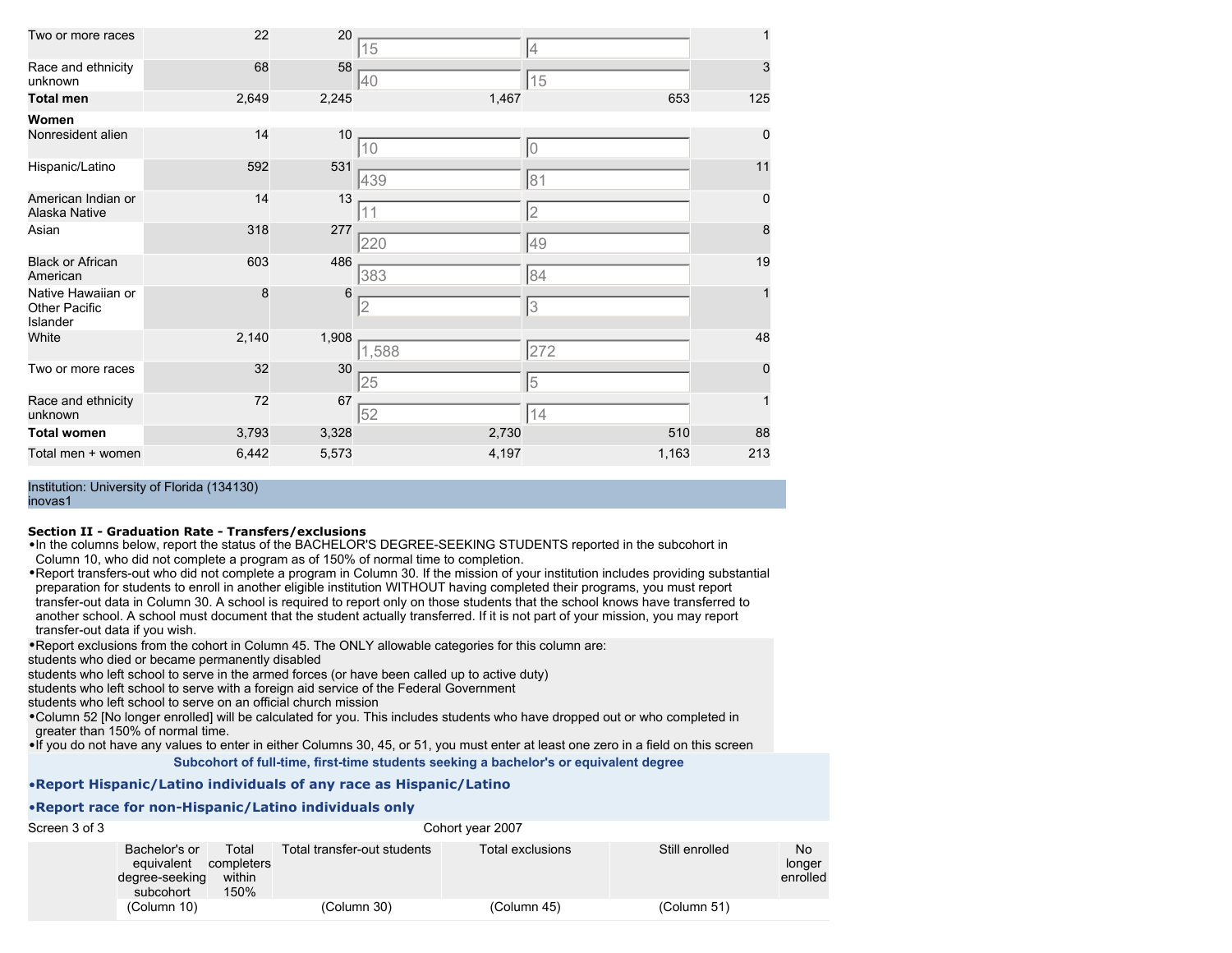|                                                    |                | (Column<br>29) |                |                |             | $\begin{array}{c} \text{(Column } 52) \\ \text{ } \end{array}$ |
|----------------------------------------------------|----------------|----------------|----------------|----------------|-------------|----------------------------------------------------------------|
| Men                                                |                |                |                |                |             |                                                                |
| Nonresident<br>alien                               | 11             | 10             | 10             | 10             | 10          | 1                                                              |
| Hispanic/Latino                                    | 388            | 328            | 13             | $\mathbf 0$    | 10          | 37                                                             |
| American<br>Indian or<br>Alaska Native             | 6              | $\,$ 6         | $\overline{0}$ | $\hbox{O}$     | 10          | $\mathbf 0$                                                    |
| Asian                                              | 267            | 224            | 11             | 0              | 4           | 28                                                             |
| Black or<br>African<br>American                    | 266            | 188            | 17             | $\overline{1}$ | 6           | 54                                                             |
| Native<br>Hawaiian or<br>Other Pacific<br>Islander | $\overline{c}$ | 1              | 10             | 10             | 10          | 1                                                              |
| White                                              | 1,619          | 1,410          | 39             | 0              | 32          | 138                                                            |
| Two or more<br>races                               | 22             | 20             | 10             | 0              | 2           | $\pmb{0}$                                                      |
| Race and<br>ethnicity<br>unknown                   | 68             | 58             | $\vert$ 1      | 0              | 10          | $\boldsymbol{9}$                                               |
| <b>Total men</b>                                   | 2,649          | 2,245          | 81             | $\mathbf 1$    | 54          | 268                                                            |
| Women                                              |                |                |                |                |             |                                                                |
| Nonresident<br>alien                               | 14             | 10             | 10             | 10             | 10          | $\overline{\mathbf{4}}$                                        |
| Hispanic/Latino                                    | 592            | 531            | 22             | 0              | 10          | 29                                                             |
| American<br>Indian or<br>Alaska Native             | 14             | 13             | 0              | 0              | 10          | $\mathbf{1}$                                                   |
| Asian                                              | 318            | 277            | 11             | 0              | 8           | 22                                                             |
| <b>Black or</b><br>African<br>American             | 603            | 486            | 18             | 10             | 14          | 85                                                             |
| Native<br>Hawaiian or<br>Other Pacific<br>Islander | 8              | 6              | 0              | $\mathbf 0$    | 10          | $\overline{c}$                                                 |
| White                                              | 2,140          | 1,908          | $\sqrt{72}$    | $\sqrt{1}$     | $\sqrt{13}$ | 146                                                            |
| Two or more<br>races                               | 32             | 30             |                | 0              | 10          | $\overline{\mathbf{c}}$                                        |
| Race and<br>ethnicity<br>unknown                   | 72             | 67             | 1              | 10             | 10          | 4                                                              |
| <b>Total women</b>                                 | 3,793          | 3,328          | 124            | $\mathbf{1}$   | 45          | 295                                                            |
| Total men +<br>women                               | 6,442          | 5,573          | 205            | $\overline{c}$ | 99          | 563                                                            |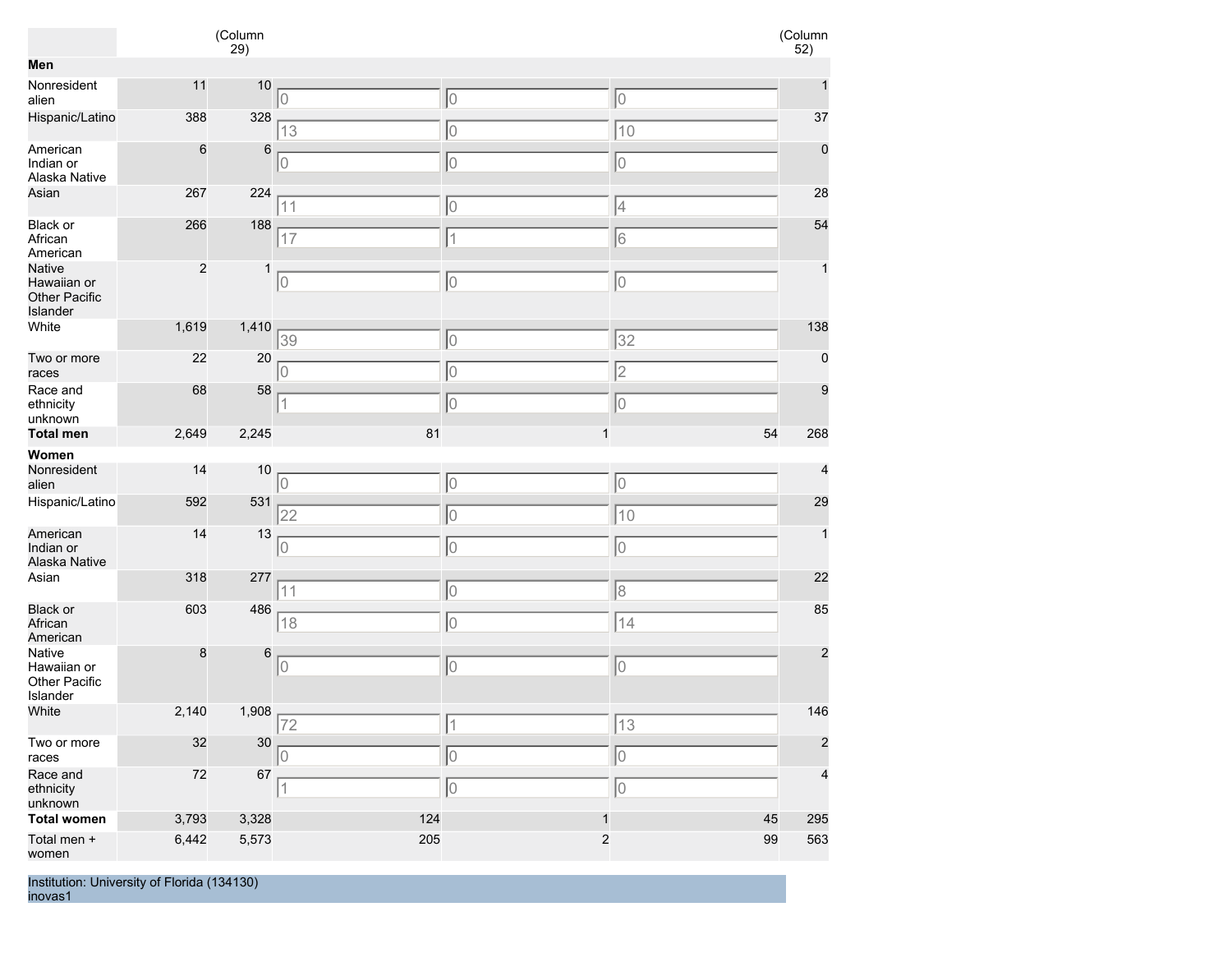| <b>Graduation and transfer-out rates</b>                     |                                                         |                     |                                 |                                   |                    |                         |  |
|--------------------------------------------------------------|---------------------------------------------------------|---------------------|---------------------------------|-----------------------------------|--------------------|-------------------------|--|
|                                                              | <b>Calculation of graduation and transfer-out rates</b> |                     |                                 |                                   |                    |                         |  |
| Screen 1 of 2                                                |                                                         |                     | Cohort year 2007                |                                   |                    |                         |  |
|                                                              | Revised<br>cohort                                       | Total<br>exclusions | Total completers within<br>150% | Total<br>transfer-out<br>students | Graduation<br>rate | Transfer-out<br>rate    |  |
| Overall Rates, will be displayed on College Navigator        |                                                         |                     |                                 |                                   | 87                 | 3                       |  |
| Men                                                          |                                                         |                     |                                 |                                   |                    |                         |  |
| Nonresident alien                                            | 11                                                      | 0                   | 10                              | $\mathbf 0$                       | 91                 | 0                       |  |
| Hispanic/Latino                                              | 388                                                     | 0                   | 328                             | 13                                | 85                 | 3                       |  |
| American Indian or Alaska Native                             | 6                                                       | 0                   | 6                               | $\mathbf 0$                       | 100                | $\mathbf 0$             |  |
| Asian                                                        | 267                                                     | 0                   | 224                             | 11                                | 84                 | $\overline{\mathbf{4}}$ |  |
| <b>Black or African American</b>                             | 266                                                     | $\mathbf{1}$        | 188                             | 17                                | 71                 | 6                       |  |
| Native Hawaiian or Other Pacific<br>Islander                 | $\overline{2}$                                          | 0                   | 1                               | 0                                 | 50                 | 0                       |  |
| White                                                        | 1,619                                                   | 0                   | 1,410                           | 39                                | 87                 | $\overline{2}$          |  |
| Two or more races                                            | 22                                                      | 0                   | 20                              | $\mathbf 0$                       | 91                 | $\pmb{0}$               |  |
| Race and ethnicity unknown                                   | 68                                                      | 0                   | 58                              | $\mathbf 1$                       | 85                 | 1                       |  |
| <b>Total men</b>                                             | 2,649                                                   | $\mathbf{1}$        | 2,245                           | 81                                | 85                 | 3                       |  |
| Women                                                        |                                                         |                     |                                 |                                   |                    |                         |  |
| Nonresident alien                                            | 14                                                      | $\mathbf 0$         | 10                              | $\mathbf 0$                       | 71                 | 0                       |  |
| Hispanic/Latino                                              | 592                                                     | 0                   | 531                             | 22                                | 90                 | 4                       |  |
| American Indian or Alaska Native                             | 14                                                      | 0                   | 13                              | $\mathbf 0$                       | 93                 | $\pmb{0}$               |  |
| Asian                                                        | 318                                                     | 0                   | 277                             | 11                                | 87                 | 3                       |  |
| <b>Black or African American</b>                             | 603                                                     | 0                   | 486                             | 18                                | 81                 | 3                       |  |
| Native Hawaiian or Other Pacific<br>Islander<br>White        | 8<br>2,140                                              | 0<br>1              | 6<br>1,908                      | $\mathbf 0$<br>72                 | 75<br>89           | $\mathbf 0$<br>3        |  |
|                                                              | 32                                                      | 0                   | 30                              | $\mathbf 0$                       | 94                 | 0                       |  |
| Two or more races<br>Race and ethnicity unknown              | 72                                                      | 0                   | 67                              | 1                                 | 93                 | $\mathbf{1}$            |  |
|                                                              |                                                         |                     |                                 | 124                               | 88                 |                         |  |
| <b>Total women</b>                                           | 3,793                                                   | 1                   | 3,328                           |                                   |                    | 3                       |  |
| Total (men and women)<br>Nonresident alien                   | 25                                                      | 0                   | 20                              | $\mathbf 0$                       | 80                 | 0                       |  |
| Hispanic/Latino                                              | 980                                                     |                     | 859                             | 35                                | 88                 | 4                       |  |
| American Indian or Alaska Native                             | 20                                                      | 0<br>0              | 19                              | 0                                 | 95                 | 0                       |  |
| Asian                                                        | 585                                                     | 0                   | 501                             | 22                                | 86                 | 4                       |  |
|                                                              | 869                                                     |                     | 674                             | 35                                | 78                 |                         |  |
| Black or African American                                    |                                                         | 1                   |                                 |                                   |                    |                         |  |
| Native Hawaiian or Other Pacific<br><b>Islander</b><br>White | 10<br>3,759                                             | 0<br>1              | 7<br>3,318                      | 0<br>111                          | 70<br>88           | 0<br>3                  |  |
| Two or more races                                            |                                                         |                     |                                 |                                   |                    |                         |  |
|                                                              | 54                                                      | 0                   | 50                              | $\mathbf 0$                       | 93                 | 0                       |  |
| Race and ethnicity unknown                                   | 140                                                     | 0                   | 125                             | $\overline{2}$                    | 89                 | 1                       |  |
| <b>Total</b>                                                 | 6,442                                                   | $\overline{c}$      | 5,573                           | 205                               | 87                 | 3                       |  |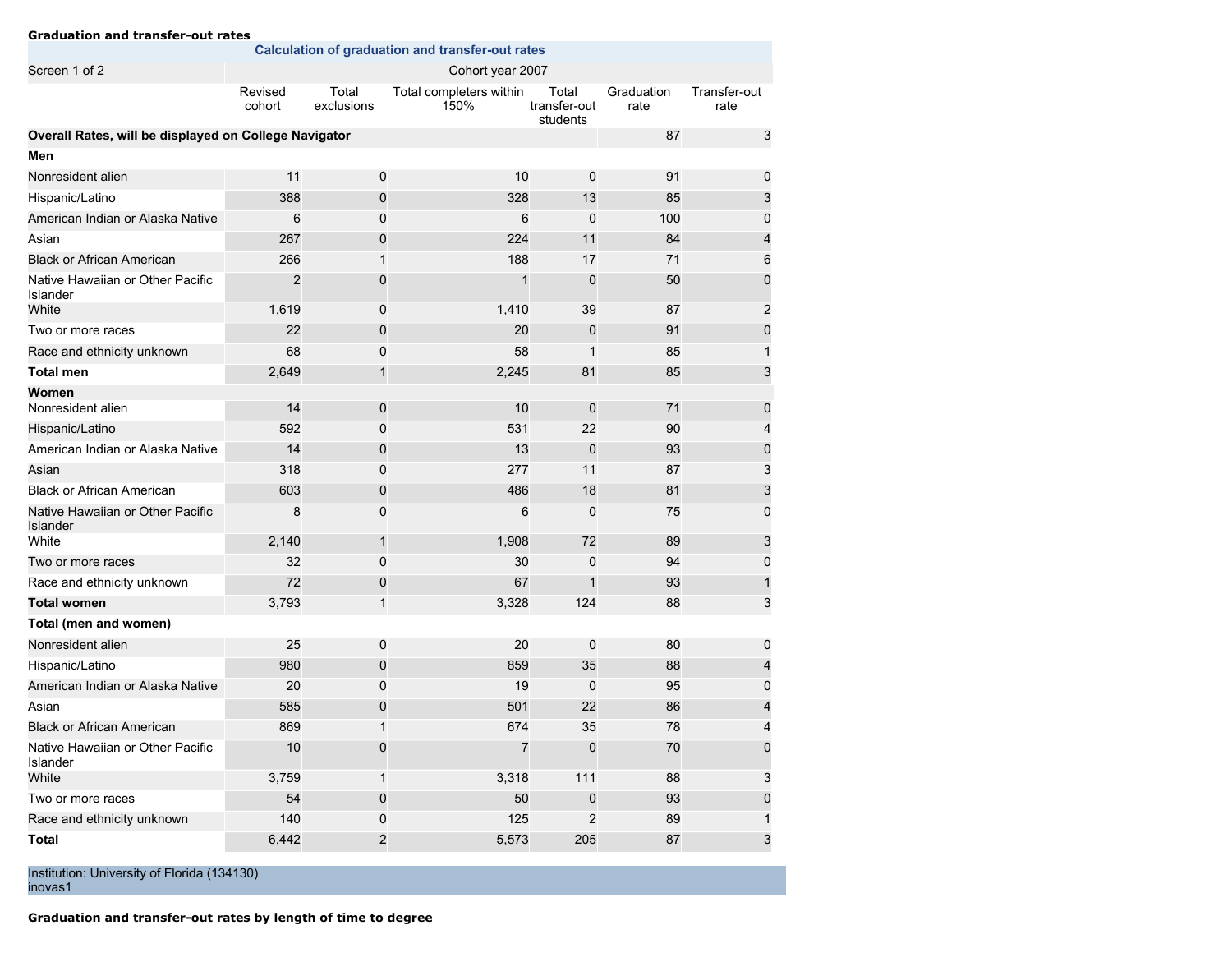|                                                                                          |                   |                     |                                                                                       | <b>Calculation of graduation rates</b> |                                       |                              |                              |                              |
|------------------------------------------------------------------------------------------|-------------------|---------------------|---------------------------------------------------------------------------------------|----------------------------------------|---------------------------------------|------------------------------|------------------------------|------------------------------|
| Screen 2 of 2                                                                            |                   |                     |                                                                                       |                                        | Cohort year 2007                      |                              |                              |                              |
|                                                                                          | Revised<br>cohort | Total<br>exclusions | Completed<br>bachelor's<br>degree in 4 or degree in 5 or degree in 6 or<br>less years | Completed<br>bachelor's<br>less years  | Completed<br>bachelor's<br>less years | 4 year<br>graduation<br>rate | 5 year<br>graduation<br>rate | 6 year<br>graduation<br>rate |
| Graduation rates displayed below in bold italics will be displayed on College Navigator. |                   |                     |                                                                                       |                                        |                                       |                              |                              |                              |
| Men                                                                                      |                   |                     |                                                                                       |                                        |                                       |                              |                              |                              |
| Nonresident alien                                                                        | 11                | 0                   | $\overline{4}$                                                                        | 10                                     | 10                                    | 36                           | 91                           | 91                           |
| Hispanic/Latino                                                                          | 388               | $\mathbf 0$         | 206                                                                                   | 305                                    | 328                                   | 53                           | 79                           | 85                           |
| American Indian or<br>Alaska Native                                                      | 6                 | $\mathbf 0$         | 5                                                                                     | 6                                      | 6                                     | 83                           | 100                          | 100                          |
| Asian                                                                                    | 267               | $\mathbf 0$         | 153                                                                                   | 209                                    | 224                                   | 57                           | 78                           | 84                           |
| <b>Black or African</b><br>American                                                      | 266               | $\mathbf{1}$        | 112                                                                                   | 168                                    | 188                                   | 42                           | 63                           | 71                           |
| Native Hawaiian or<br>Other Pacific Islander                                             | $\overline{2}$    | $\mathbf 0$         | $\mathbf 0$                                                                           | $\mathbf 0$                            | $\mathbf{1}$                          | $\mathbf 0$                  | $\mathbf 0$                  | 50                           |
| White                                                                                    | 1,619             | 0                   | 932                                                                                   | 1,348                                  | 1,410                                 | 58                           | 83                           | 87                           |
| Two or more races                                                                        | 22                | $\mathbf 0$         | 15                                                                                    | 19                                     | 20                                    | 68                           | 86                           | 91                           |
| Race and ethnicity<br>unknown                                                            | 68                | $\mathbf{0}$        | 40                                                                                    | 55                                     | 58                                    | 59                           | 81                           | 85                           |
| <b>Total men</b>                                                                         | 2,649             | $\mathbf{1}$        | 1.467                                                                                 | 2,120                                  | 2,245                                 | 55                           | 80                           | 85                           |
| Women                                                                                    |                   |                     |                                                                                       |                                        |                                       |                              |                              |                              |
| Nonresident alien                                                                        | 14                | $\mathbf 0$         | 10                                                                                    | 10                                     | 10                                    | 71                           | 71                           | 71                           |
| Hispanic/Latino                                                                          | 592               | 0                   | 439                                                                                   | 520                                    | 531                                   | 74                           | 88                           | 90                           |
| American Indian or<br>Alaska Native                                                      | 14                | $\mathbf 0$         | 11                                                                                    | 13                                     | 13                                    | 79                           | 93                           | 93                           |
| Asian                                                                                    | 318               | $\mathbf 0$         | 220                                                                                   | 269                                    | 277                                   | 69                           | 85                           | 87                           |
| <b>Black or African</b><br>American                                                      | 603               | $\mathbf 0$         | 383                                                                                   | 467                                    | 486                                   | 64                           | 77                           | 81                           |
| Native Hawaiian or<br>Other Pacific Islander                                             | 8                 | $\mathbf 0$         | $\overline{2}$                                                                        | 5                                      | 6                                     | 25                           | 63                           | 75                           |
| White                                                                                    | 2,140             | 1                   | 1,588                                                                                 | 1,860                                  | 1,908                                 | 74                           | 87                           | 89                           |
| Two or more races                                                                        | 32                | $\mathbf 0$         | 25                                                                                    | 30                                     | 30                                    | 78                           | 94                           | 94                           |
| Race and ethnicity<br>unknown                                                            | 72                | $\mathbf 0$         | 52                                                                                    | 66                                     | 67                                    | 72                           | 92                           | 93                           |
| Total women                                                                              | 3,793             | 1                   | 2,730                                                                                 | 3,240                                  | 3,328                                 | 72                           | 85                           | 88                           |
| Total (men and women)                                                                    |                   |                     |                                                                                       |                                        |                                       |                              |                              |                              |
| Nonresident alien                                                                        | 25                | $\mathbf 0$         | 14                                                                                    | 20                                     | 20                                    | 56                           | 80                           | 80                           |
| Hispanic/Latino                                                                          | 980               | $\mathbf 0$         | 645                                                                                   | 825                                    | 859                                   | 66                           | 84                           | 88                           |
| American Indian or<br>Alaska Native                                                      | 20                | $\mathbf 0$         | 16                                                                                    | 19                                     | 19                                    | 80                           | 95                           | 95                           |
| Asian                                                                                    | 585               | $\mathbf 0$         | 373                                                                                   | 478                                    | 501                                   | 64                           | 82                           | 86                           |
| <b>Black or African</b><br>American                                                      | 869               | 1                   | 495                                                                                   | 635                                    | 674                                   | 57                           | 73                           | 78                           |
| Native Hawaiian or<br>Other Pacific Islander                                             | 10                | $\mathbf 0$         | $\overline{2}$                                                                        | 5                                      | $\overline{7}$                        | 20                           | 50                           | 70                           |
| White                                                                                    | 3,759             | $\mathbf{1}$        | 2,520                                                                                 | 3,208                                  | 3,318                                 | 67                           | 85                           | 88                           |
| Two or more races                                                                        | 54                | $\mathbf 0$         | 40                                                                                    | 49                                     | 50                                    | 74                           | 91                           | 93                           |
| Race and ethnicity<br>unknown                                                            | 140               | $\mathbf 0$         | 92                                                                                    | 121                                    | 125                                   | 66                           | 86                           | 89                           |
| <b>Total</b>                                                                             | 6,442             | $\overline{2}$      | 4,197                                                                                 | 5,360                                  | 5,573                                 | 65                           | 83                           | 87                           |
|                                                                                          |                   |                     |                                                                                       |                                        |                                       |                              |                              |                              |

#### **Graduation rates**

**Calculation of 4-year average rates: Cohort adjustment**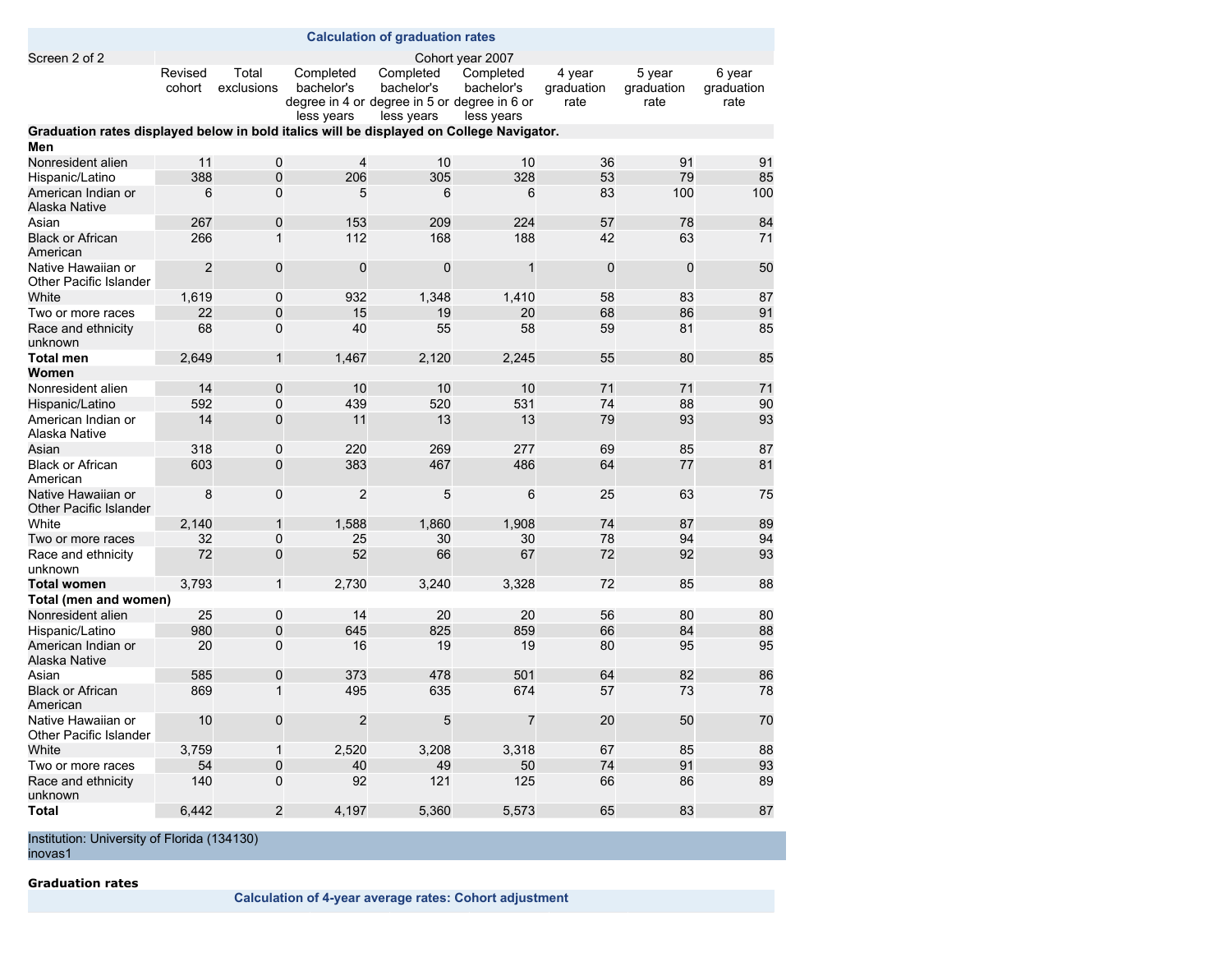| Screen 1 of 3              | 2004  | 2005  | 2006  | 2007          | 4-year Total |
|----------------------------|-------|-------|-------|---------------|--------------|
| Men                        |       |       |       |               |              |
| Revised cohort (I,01)      | 2,920 | 3,141 | 2,897 | 2,649         | 11,607       |
| Total exclusions (II,45)   | 5     | 4     | 6     |               | 16           |
| Total exclusions (III, 45) |       |       |       |               | 0            |
| Adjusted cohort            | 2.915 | 3,137 | 2.891 | 2,648         | 11,591       |
| Women                      |       |       |       |               |              |
| Revised cohort (I,01)      | 3,710 | 4,083 | 3,789 | 3,793         | 15,375       |
| Total exclusions (II,45)   | 4     |       | 6     |               | 14           |
| Total exclusions (III, 45) |       |       |       |               | $\Omega$     |
| Adjusted cohort            | 3.706 | 4,080 | 3,783 | 3,792         | 15,361       |
| Total (men and women)      |       |       |       |               |              |
| Revised cohort (I,01)      | 6,630 | 7.224 | 6,686 | 6,442         | 26,982       |
| Total exclusions (II,45)   | 9     |       | 12    | $\mathcal{P}$ | 30           |
| Total exclusions (III, 45) |       |       |       |               | 0            |
| Adjusted cohort            | 6.621 | 7.217 | 6,674 | 6,440         | 26.952       |

# **Graduation rates**

| Calculation of 4-year average rates: Completers within 150% of normal time |       |       |       |             |              |
|----------------------------------------------------------------------------|-------|-------|-------|-------------|--------------|
| Screen 2 of 3                                                              | 2004  | 2005  | 2006  | 2007        | 4-year Total |
| Men                                                                        |       |       |       |             |              |
| <2-yr completers (II, 11)                                                  |       |       |       | 0           |              |
| 2<4-yr completers (II,12)                                                  |       |       |       | $\mathbf 0$ |              |
| Bachelor's completers (II, 18)                                             | 2,380 | 2,547 | 2,354 | 2,245       | 9,526        |
| <2-yr completers (III, 11)                                                 |       |       |       | 0           |              |
| 2<4-yr completers (III, 12)                                                |       |       |       | $\mathbf 0$ |              |
| Bachelor's completers (III, 18)                                            |       |       |       | $\mathbf 0$ |              |
| Total completers within 150%                                               | 2,380 | 2,547 | 2,354 | 2,245       | 9,526        |
| Women                                                                      |       |       |       |             |              |
| <2-yr completers (II, 11)                                                  |       |       |       | 0           |              |
| 2<4-yr completers (II,12)                                                  |       |       |       | $\mathbf 0$ |              |
| Bachelor's completers (II,18)                                              | 3,213 | 3,493 | 3,327 | 3,328       | 13,361       |
| <2-yr completers (III, 11)                                                 |       |       |       | 0           |              |
| 2<4-yr completers (III,12)                                                 |       |       |       | 0           |              |
| Bachelor's completers (III, 18)                                            |       |       |       | $\mathbf 0$ |              |
| Total completers within 150%                                               | 3,213 | 3,493 | 3,327 | 3,328       | 13,361       |
| Total (men and women)                                                      |       |       |       |             |              |
| <2-yr completers (II,11)                                                   |       |       |       | 0           |              |
| 2<4-yr completers (II,12)                                                  |       |       |       | $\Omega$    |              |
| Bachelor's completers (II, 18)                                             | 5,593 | 6,040 | 5,681 | 5,573       | 22,887       |
| <2-yr completers (III, 11)                                                 |       |       |       | 0           |              |
| 2<4-yr completers (III,12)                                                 |       |       |       | 0           |              |
| Bachelor's completers (III, 18)                                            |       |       |       | $\mathbf 0$ |              |
| Total completers within 150%                                               | 5,593 | 6,040 | 5,681 | 5,573       | 22,887       |

Institution: University of Florida (134130) inovas1

# **Graduation rates**

| Calculation of 4-year average rates: Transfer-out students and rate calculations |      |      |      |      |              |
|----------------------------------------------------------------------------------|------|------|------|------|--------------|
| Screen 3 of 3                                                                    | 2004 | 2005 | 2006 | 2007 | 4-year Total |
| Men                                                                              |      |      |      |      |              |
| Transfer-out students (II,30)                                                    | 90   | 127  | 113  | 81   | 411          |
| Transfer-out students (III, 30)                                                  |      |      |      |      | $\Omega$     |
| Total transfer-out students                                                      | 90   | 127  | 113  | 81   | 411          |